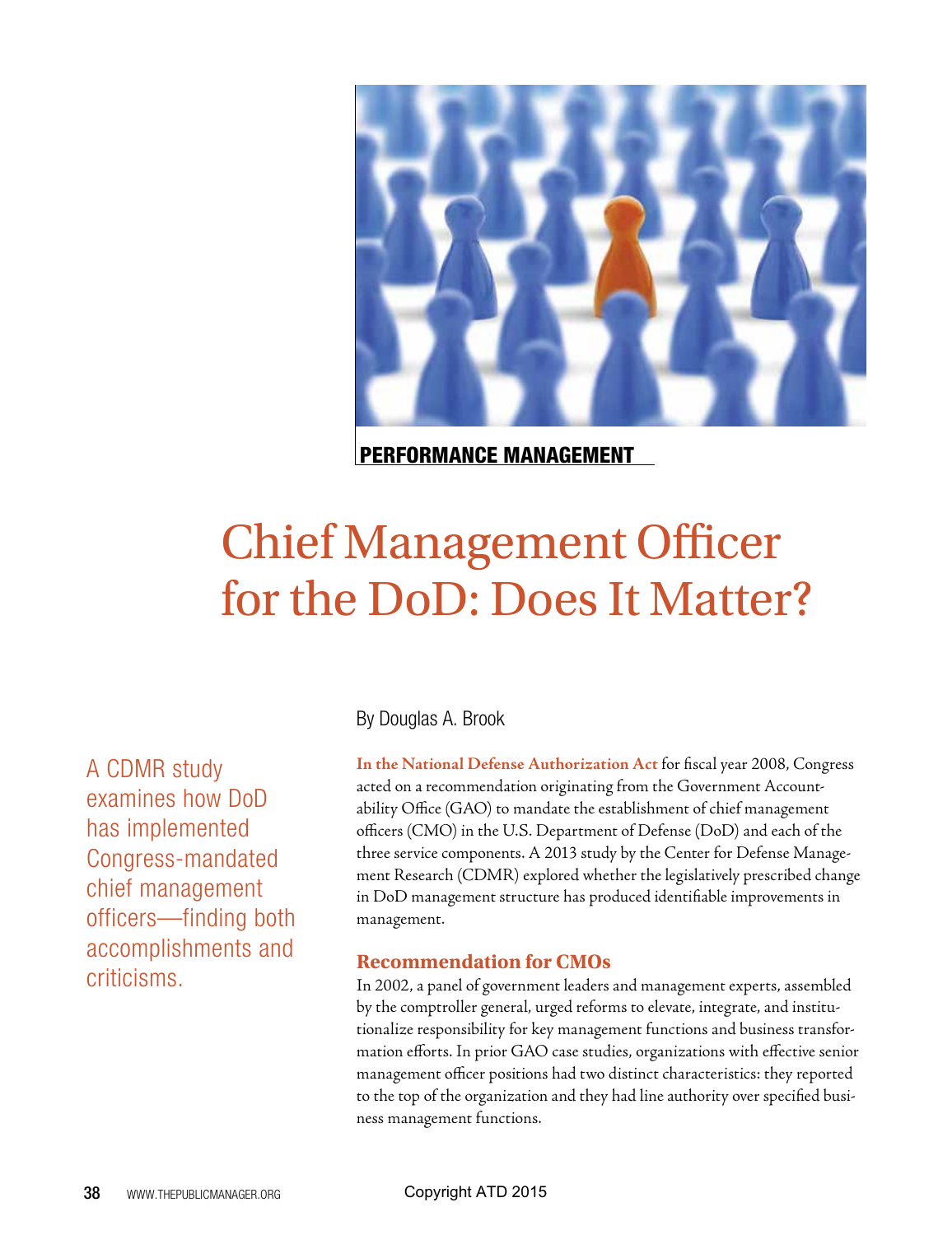GAO envisioned a CMO with broad management experience, a proven track record of making decisions in complex settings, and direct experience in the department.

the leadership positions of the CMO and DCMO, formed offices for business transformation, and staffed those offices.

Each military department formed a high-level governance and decision

In 2005, the GAO put the DoD's approach to business transformation on its high-risk list, meaning DoD's management reform itself was at risk for fraud, waste, abuse, and mismanagement. The GAO recommended the department establish a CMO responsible for the agency's progress and urged Congress to mandate its implementation.

In the GAO's view, the CMO should be a senior-level position responsible for key management functions and business transformation efforts. GAO envisioned a fulltime leadership position, dedicated solely to planning, integration, and execution. The GAO recommended a CMO position at Executive Level II, reporting to the Secretary of Defense with a five-to-seven-year term.

DoD's response was to disclaim the need for a new chief management officer. Instead, DoD asserted that the Deputy Secretary already exercised department-wide responsibility for business management and should be the official responsible for overseeing management reform. In September 2007, the Secretary of Defense formally assigned chief management roles and responsibilities to the Deputy Secretary.

Ultimately, Congress deferred to the DoD's argument by designating the Deputy Secretary of Defense as the department's CMO in the FY 2008 National Defense Authorization Act. The act also mandated establishment of the office of the deputy chief management officer (DCMO) and designated the undersecretaries of the three service components as CMOs for their respective military departments. The service CMOs are not aligned under the DoD CMO, but instead report to their individual service secretaries. Congress subsequently mandated business transformation offices in each of the service components.

# **Implementation and Organizational Structures**

CMO implementation is an ongoing process in DoD, but the fundamental structures and management agendas have taken shape and early accomplishments are visible. For instance, the Office of Secretary of Defense (OSD) and service components have each established

body to oversee business transformation: the Army Enterprise Board, Air Force Council, and Department of Navy Business Transformation Council. The same primary elements were observed across the department, but the four CMO organizational structures were not identical.

At the OSD level, the Undersecretary/CMO served as chair of the senior-level Defense Business Systems Management Committee, later replaced by the Deputy Secretary's Management Advisory Group. The original OSD DCMO staff of 12 grew to 137 when portions of the Business Transformation Agency were absorbed.

In the Department of the Navy, the Deputy Undersecretary of the Navy (Business Operations and Transformation), a non-career Senior Executive Service political appointee, was designated as DCMO. The Navy Enterprise Business Office, comprised of approximately 20 staff, was organized into two directorates: business operations and business transformation.

The Department of the Army designated a career senior executive as DCMO and to serve concurrently as the deputy undersecretary of the Army for management. The Army's Office of Business Transformation, led by a three-star general officer, employed approximately 200 staff members split into three directorates: transformation, operations, and innovation. The Army also formed the Institutional Army Transformation Commission to collaborate with senior leaders to identify areas for management improvement.

The Air Force designated an SES-level career civilian position to serve as director of business transformation and DCMO. The Air Force Office of Business Transformation employed a staff of approximately 140 in two major directorates: the enterprise transformation directorate and the transformation outreach directorate.

The GAO viewed these organizational and staffing initiatives as essential building blocks, but also expressed concerns about further defining CMO and DCMO responsibilities and assigning specific roles for integrating, monitoring, or otherwise institutionalizing ongoing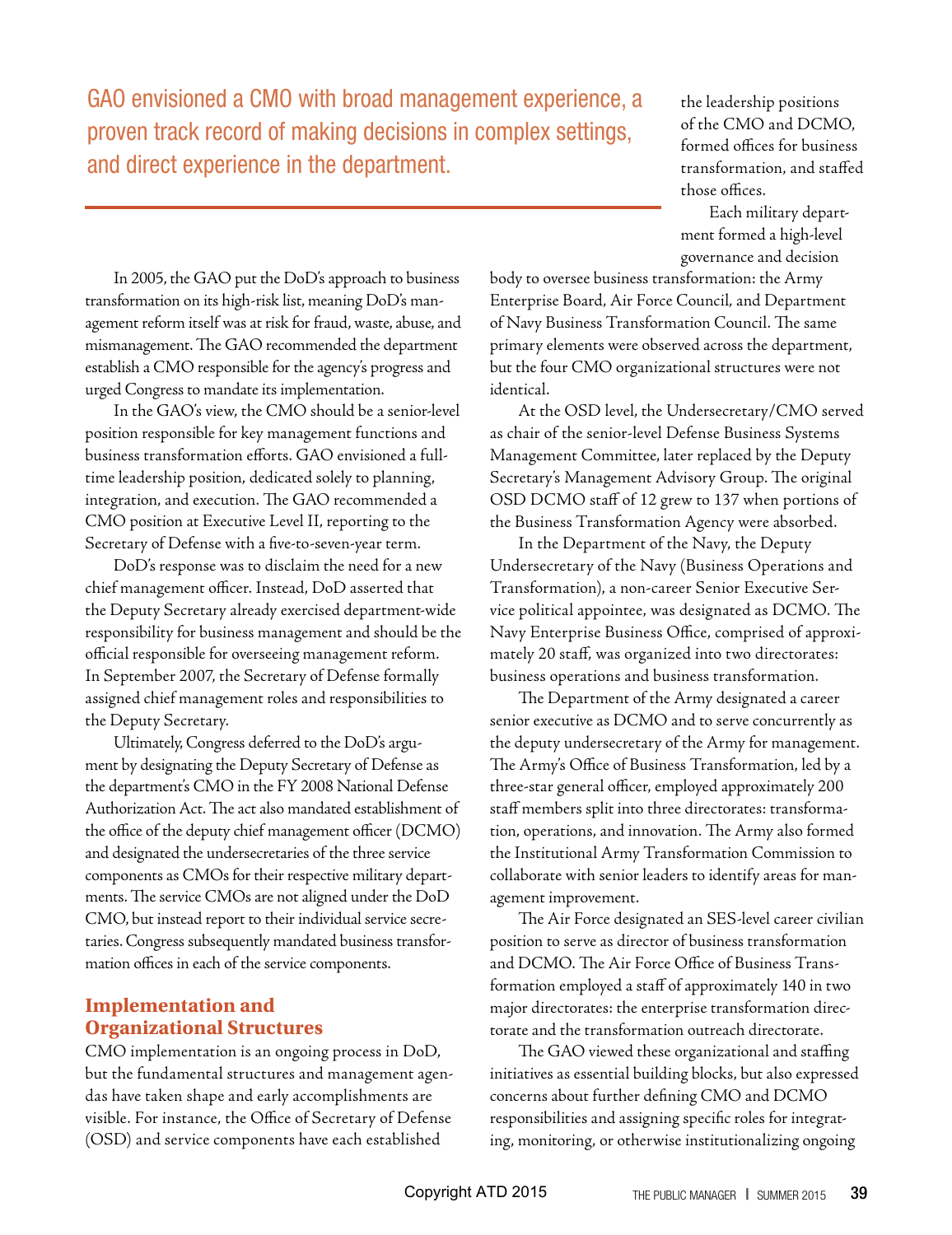efficiency initiatives. GAO also was concerned that the OSD DCMO has no programmatic responsibility over the service CMOs, but rather plays a collaborator or consultant role.

GAO envisioned a CMO with broad management experience, a proven track record of making decisions in complex settings, and direct experience in the department. That does not seem to fit the profile of the initial appointees.

While bringing diverse experiences to their jobs, few of the 10 holders of these positions between 2009 and 2013 appear to have the kind of background envisioned by the GAO. Seven had predominately policy backgrounds, one had a previous management career, and two had combined policy and management experience. Congress apparently has not insisted on broad management experience when approving nominees for Senate-confirmed CMO positions.

### **Management Agendas and Accomplishments**

The early management agendas of the OSD and service component CMOs were similar, but also reflective of differences in organizations and priorities. These agendas can be viewed in four categories:

- 1. concepts, such as performance management
- 2. processes, such as investment review boards and the new Defense Business Council for reviewing acquisition decisions
- 3. management initiatives to achieve financial efficiencies
- 4. major systems improvements, such as enterprise resource planning systems.

DoD has asserted success in establishing the chief management officer organizations, and each of the CMO organizations has reported accomplishments on management reform.

#### **Achievements**

The OSD cited its cash-off-the-battlefield initiative, a Defense-wide effort to reduce the use of currency to pay vendors in Afghanistan and Iraq, which was presenting a variety of security and auditability concerns. Many transactions are now made electronically, eliminating the need for local cash.

Another OSD accomplishment is the removal of security clearance reform from the GAO high-risk There is ongoing criticism from Congress and the DoD Inspector General (DoDIG) of DoD's ability to create a climate of cultural change in support of business transformation.

list—the only time that GAO has removed a DoD highrisk area since the inception of the list in 1990.

The Navy claimed that more efficiency savings were redirected than was required by the OSD: \$42 billion in efficiencies by streamlining organizations and consolidating common functions. Of these efficiencies, \$35 billion went toward preventing reductions to readiness levels, aviation and shipbuilding programs, weapons systems, and Marine Corps command-and-control capabilities.

The Marine Corps Global Combat Support System, a logistics program to modernize IT effectiveness, increased the number of users to 36,000. In financial management, the Department of the Navy has the only military service, the Marine Corps, asserting auditability and under audit.

The Army's new General Fund Enterprise Business Systems, a program that joins financial reporting and management information, was being used by 45,000 out of 50,000 potential users. This program has processed more than 20 million financial transactions throughout the Army, distributing \$80 billion in funds and obligating roughly \$60 billion.

It is not clear, however, whether claimed accomplishments were the result of the CMO. For instance, while it is notable that one DoD's program for security clearances has been removed from the GAO high-risk list, that work began before the OSD DCMO was designated, and it was an interagency effort. Similarly, the cash-off-the-battlefield initiative involved work by the Business Transformation Agency prior to the establishment of the CMO/DCMO role.

#### Ongoing Criticism

There is ongoing criticism from Congress and the DoD Inspector General (DoDIG) of DoD's ability to create a climate of cultural change in support of business transformation. At a Senate Armed Services Committee